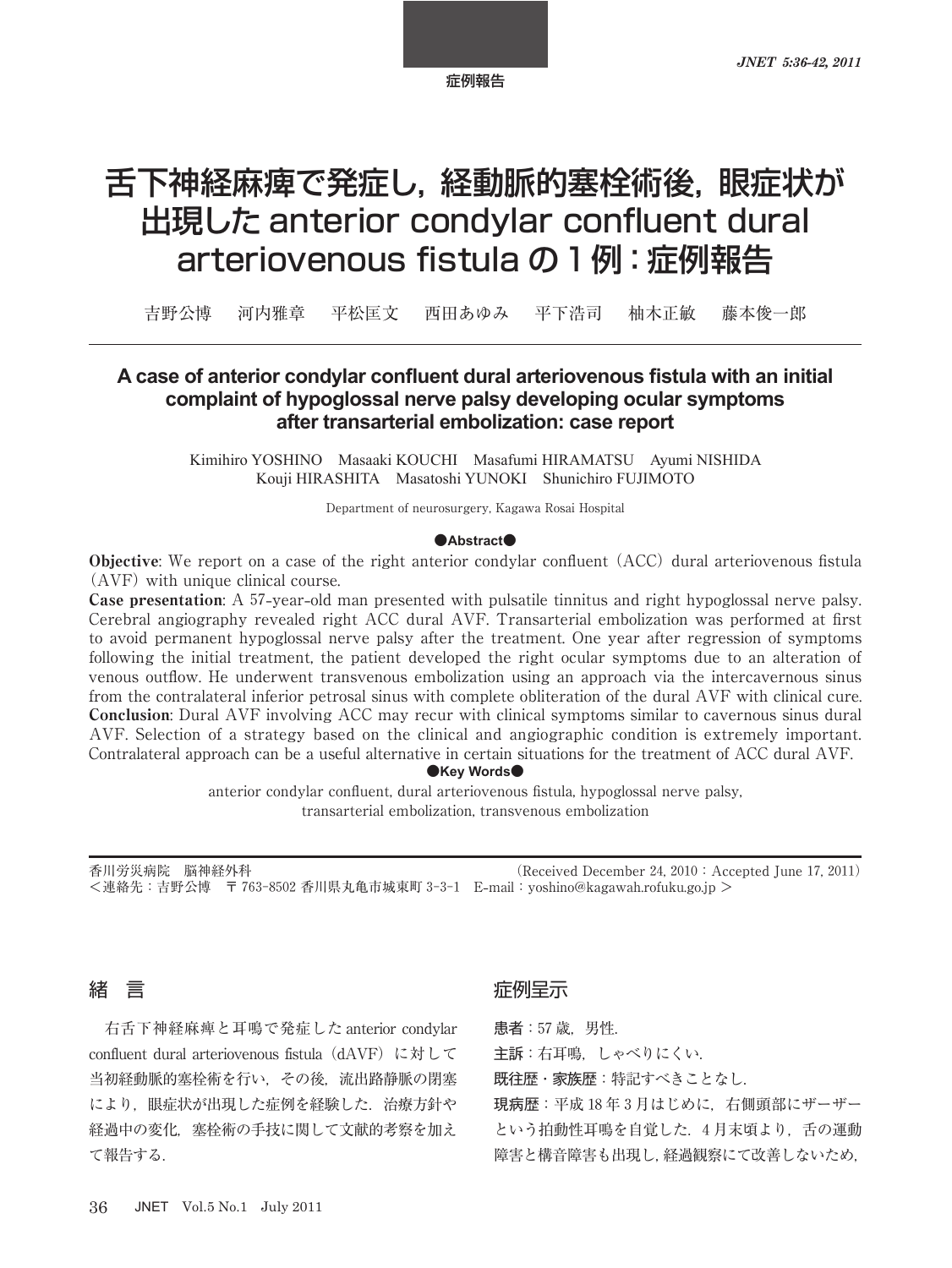

Fig. 1

A, B: Gd-enhanced T1 weighted images show that the flow void is located at right hypoglossal canal as a draining vein of dural arteriovenous fistula (AVF) (arrow).

C:MRA image also demonstrates an AVF fed by the right external carotid artery.

同年 5月23日当科外来を受診した. MRA にて dAVF を指摘され入院となった.

入院時神経学的所見:右舌下神経麻痺,右耳鳴.

血液生化学的検査:異常なし.

神経放射線学的所見:

< MRI・MRA 所見> MRA で右外頚動脈系から流入す る dAVF が示唆され, MRI T2 axial 像で右舌下神経管 に流出静脈と考えられる flow void を認めた(Fig. 1).

<脳血管撮影>右総頚動脈撮影で,anterior condylar confluent  $(ACC)$ へ流入して anterior condylar vein $(ACV)$ あるいは posterior condylar vein (PCV) を介して vertebral venous plexus (VVP), deep cervical vein (DCV) へ流 出する dAVF を認めた. また、右選択的外頚動脈撮影 を行うと,シャント血流は主に ascending pharyngeal artery (APA) から流入していた (Fig. 2). 左外頚動脈 系からも流入がみられ右 inferior petrosal sinus (IPS), 右 ACC へ流出していた.さらに,右内頚動脈硬膜枝(Fig. 3) および両側の椎骨動脈硬膜枝からも流入が認められ た.

## 1.塞栓術①

脳血管内手術による塞栓術を行い,治療することとし た.経静脈的に行うか,経動脈的に行うかが問題となっ たが、初回治療時点で右舌下神経麻痺が出現しているこ とから、右 ACV にコイル塞栓を行うと舌下神経麻痺が 改善しない可能性を危惧し,経動脈的塞栓術を選択した. また、APA に液体塞栓物質を使用した場合新たな脳神 経麻痺の出現が考えられたため,コイルで流入動脈の塞 栓を行うこととした.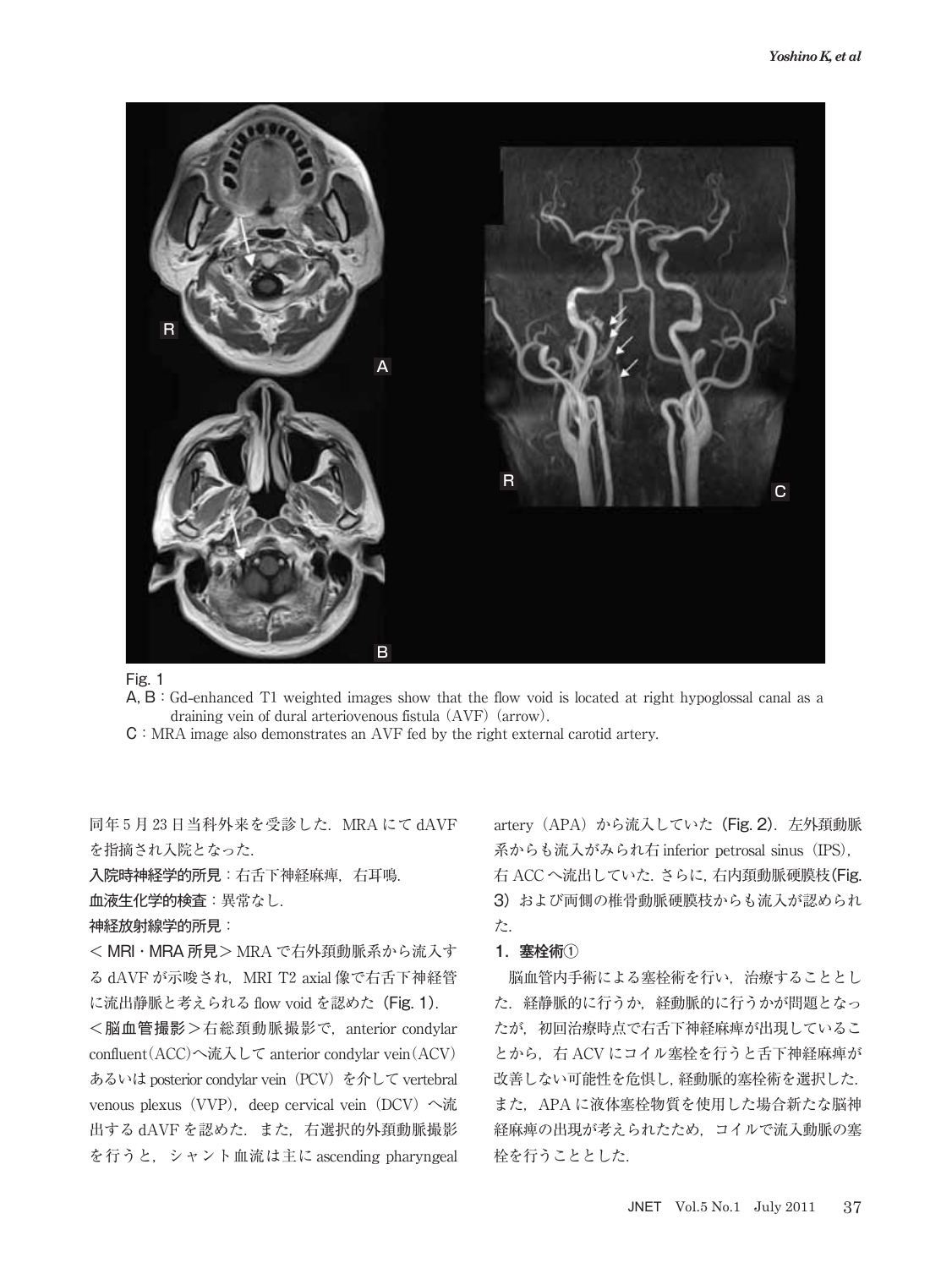

Fig. 2

- A, B: The right carotid artery angiogram shows a dural arteriovenous fistula (AVF) fed by the right external carotid artery.
- C:The right external carotid artery angiogram reveals retrograde venous drainage to ACC, ACV and IJV fed by APA.
- ACC: anterior condylar confluence, ACV: anterior condylar vein, APA: anterior pharyngeal artery,

IJV:inferior jugular vein.



## Fig. 3

- A, B:The left carotid artery angiogram shows a dural arteriovenous fistula  $(AVF)$  also fed by left external carotid artery (arrows).
- C, D:The right internal carotid artery angiogram reveals a dural AVF fed by meningeal branch of the right internal carotid artery (arrows).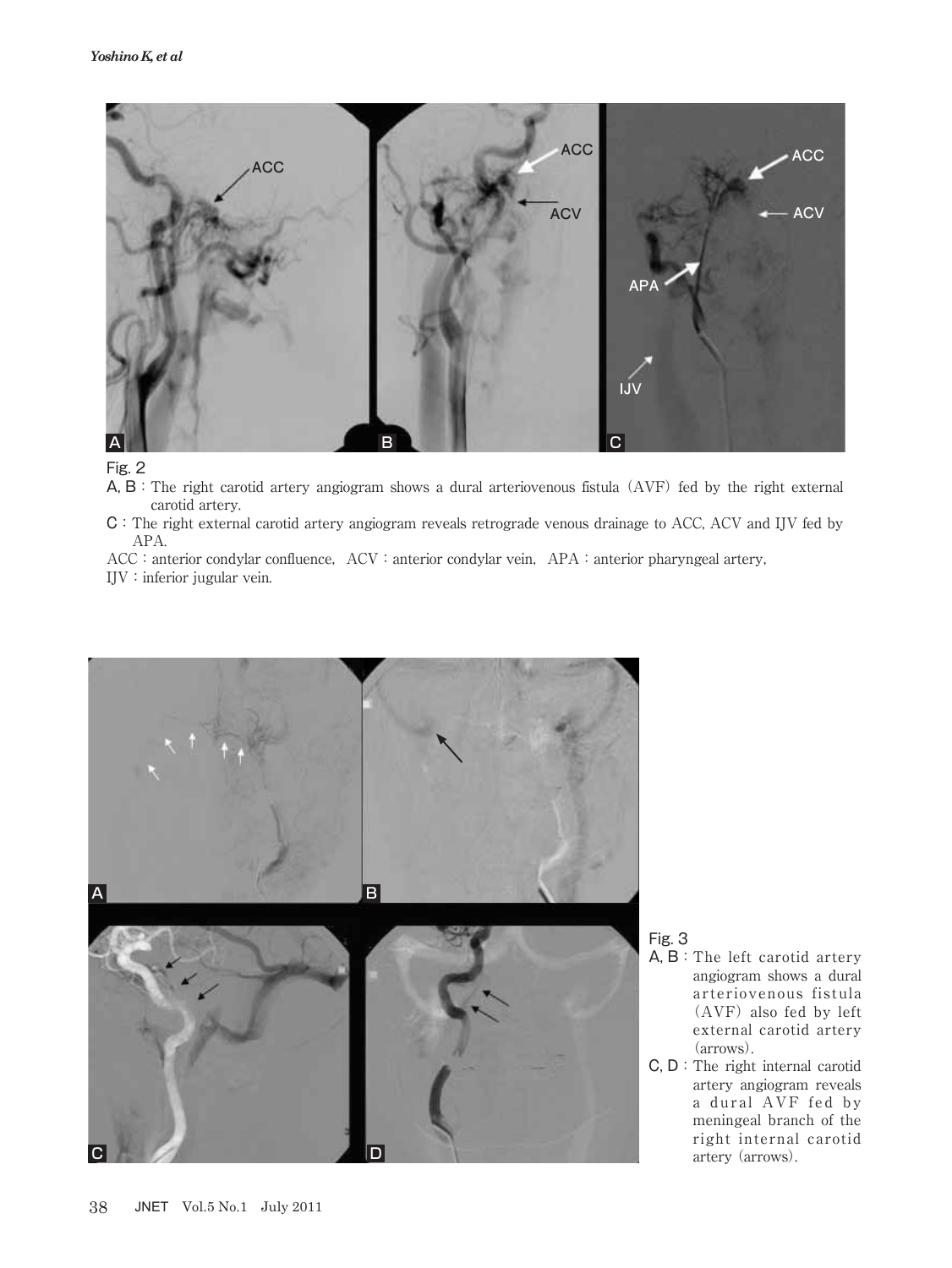

#### Fig. 4

- A: Excelsior 1018 is inserted into the right APA and a provocative test with xylocaine is performed.
- B:APA is embolized with TRUFILL DCS.
- C:The right external carotid artery angiogram shows that the right APA is occluded. Arrow indicates TRUFILL DCS).



Fig. 5 The right external carotid angiogram after occurrence of chemosis.

- A:The lateral view reveals that venous drainage from the dural AVF draining into the right inferior petrosal sinus (IPS), the right cavernous sinus (CS), the right superior ophthalmic vein and the right superficial middle cerebral vein.
- B:The antero**-**posterior view demonstrates that venous drainage flows from the right IPS to the right CS, the intercavernous sinus, and then, the left IPS.

右外頚動脈へガイディングカテーテルを留置しこれを 介 し て Excelsior SL-10 (Boston Scientific, Natick, MA, USA) を右 APA へ誘導した. キシロカインにて provocative test を行った後, TRUFILL DCS (Cordis, Johnson & Johnson, Miami, FL, USA) を用いて塞栓して APA の末梢が造影されなくなったところで塞栓を終了 した(Fig. 4). 右外頚動脈撮影では dAVF は残存して いるものの、耳鳴は消失した. 翌日には右舌下神経麻痺

## は改善した.

## 2.初回術後経過

その後、外来にて経過を見ていたが、1年後に右眼球 結膜の充血,右視力低下,右動眼神経麻痺,右耳鳴を呈 して来院した. 脳血管撮影を行うと、右 ACV および右 IPS 下端が閉塞し, 以前みられていた DCV, IJV への流 出がなくなり, 右 IPS から右 cavernous sinus (CS), 右 superior ophthalmic vein (SOV)へ流出していた(Fig. 5).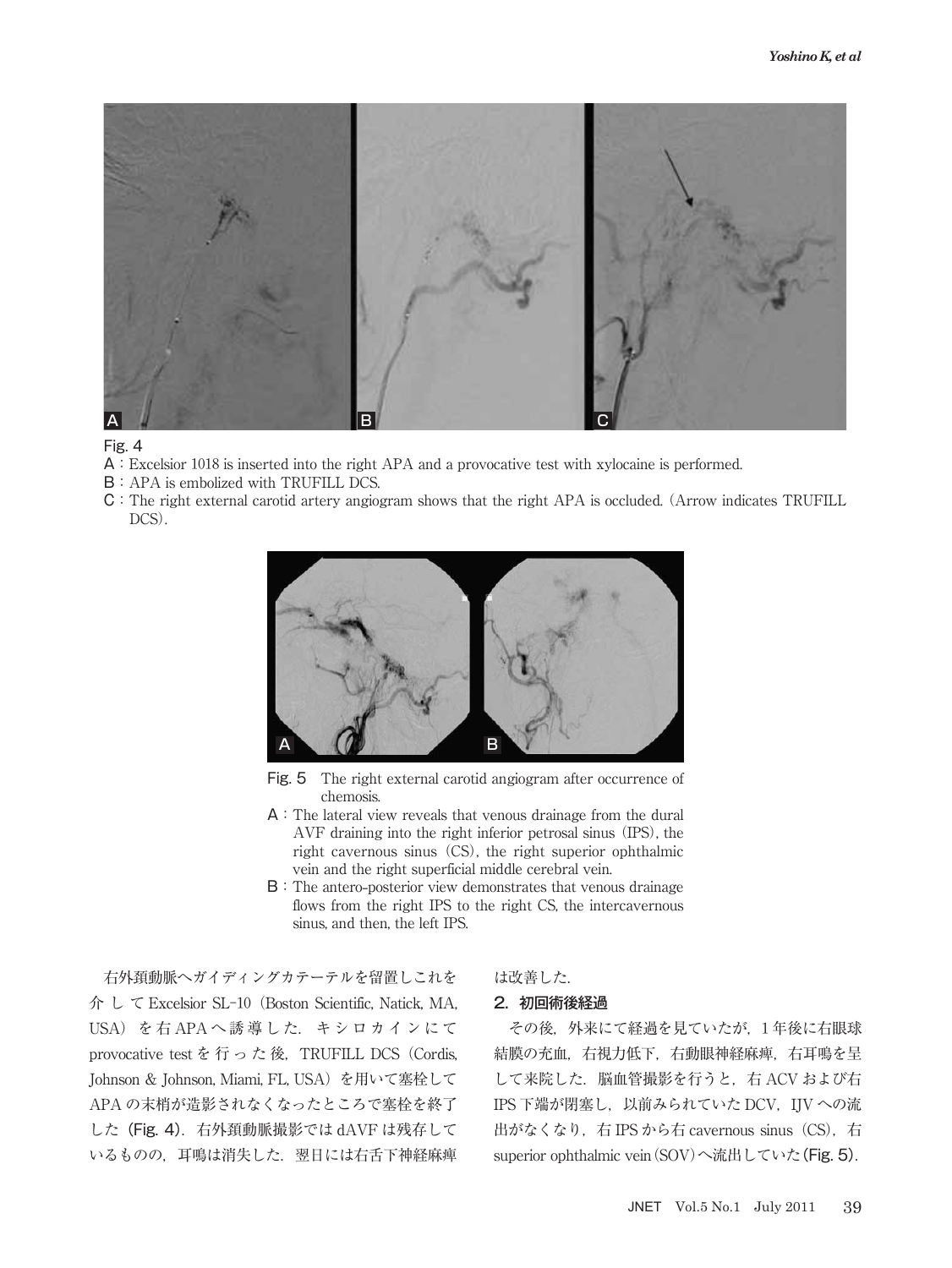

Fig. 6 Excelsior 1018 is inserted through the left IPS via CS into the right IPS through ENVOY 5F guiding catheter placed at the left inferior petrosal sinus.

症状の出現は、dAVF の流出路が変化したためと考えら れた.

## 3.塞栓術②

今回は,右舌下神経麻痺はなく,また,右 ACV は描 出されておらず,経静脈的塞栓術を行っても ACV を塞 栓する可能性は低いことから同治療を選択した.アプロ ーチの経路は,カテーテルが安定し,ACC から逆行性 に必要な部分のみ右 IPS を塞栓できること<sup>6)</sup> から左 IPS から CSへ入り, intercavernous sinus (IS) を経由して, 左から右へ渡って右 IPS を下りて右 ACC へ至る経路を 選択した. Excelsior SL-10 と Synchro (Boston Scientific, Natick, MA, USA) でアプローチし, IS を通過するとこ ろでかなり時間を要したが,右 IPS へ入ると短時間で右 ACC まで到達した (Fig. 6). 右 ACC から右 IPS 下端 を TRUFILL DCS で少しずつ右 CS へ向かって塞栓し, シャントが消失した時点で塞栓術を終了した(Fig. 7). 翌日には、症状は改善して、独歩退院した. その後, 4 年経過しているが,再発を認めていない.

## 考 案

Cranio**-**cervical junction 部の dAVF は,時に遭遇する 疾患である. これまで, その terminology に関してはい くつもの報告があり,未だ統一された見解はない.しか

し,同部の静脈系,すなわち,IJV,ACC,IPS,ACV, PCV, DCV, suboccipital cavernous sinus (SCS) など の関係を詳細に検討した報告 10) があり、これをもとに 小島ら<sup>3)</sup>がまとめた同部の dAVF をレビューしている. これによると jugular foramen dAVF と inferior petrosal sinus dAVF は, いずれも anterior condylar confluent に 瘻孔があることからこれらをまとめて anterior condylar confluent dAVF とし、その亜型として hypoglossal canal dAVF, anterior condylar vein dAVF をあげている. 今 回我々の経験した症例は,初発症状として右舌下神経麻 痺があり,これは流出路として舌下神経管を通る ACV に血流が多く,それによる神経の圧迫で症状が出現した ものと考えられた. 流入動脈を塞栓して経過を見ていた ところ,当初の流出路が閉塞して流出路が変わって右 IPS より CSへ流入するようになり、右 ACV は造影さ れなくなった.このことからも本例はシャントが ACC へ入っている anterior condylar confluent dAVF と考え られる.

初期症状として一側の舌下神経麻痺を呈した dAVF の報告はいくつかあるが 1789), 本症の概念を頭に置いて いないと診断に苦慮する可能性がある.特にシャント量 が少ない例では舌下神経管付近の画像を細かく診断しな いと見落とす可能性がある. 近年, MRA 画像の進歩に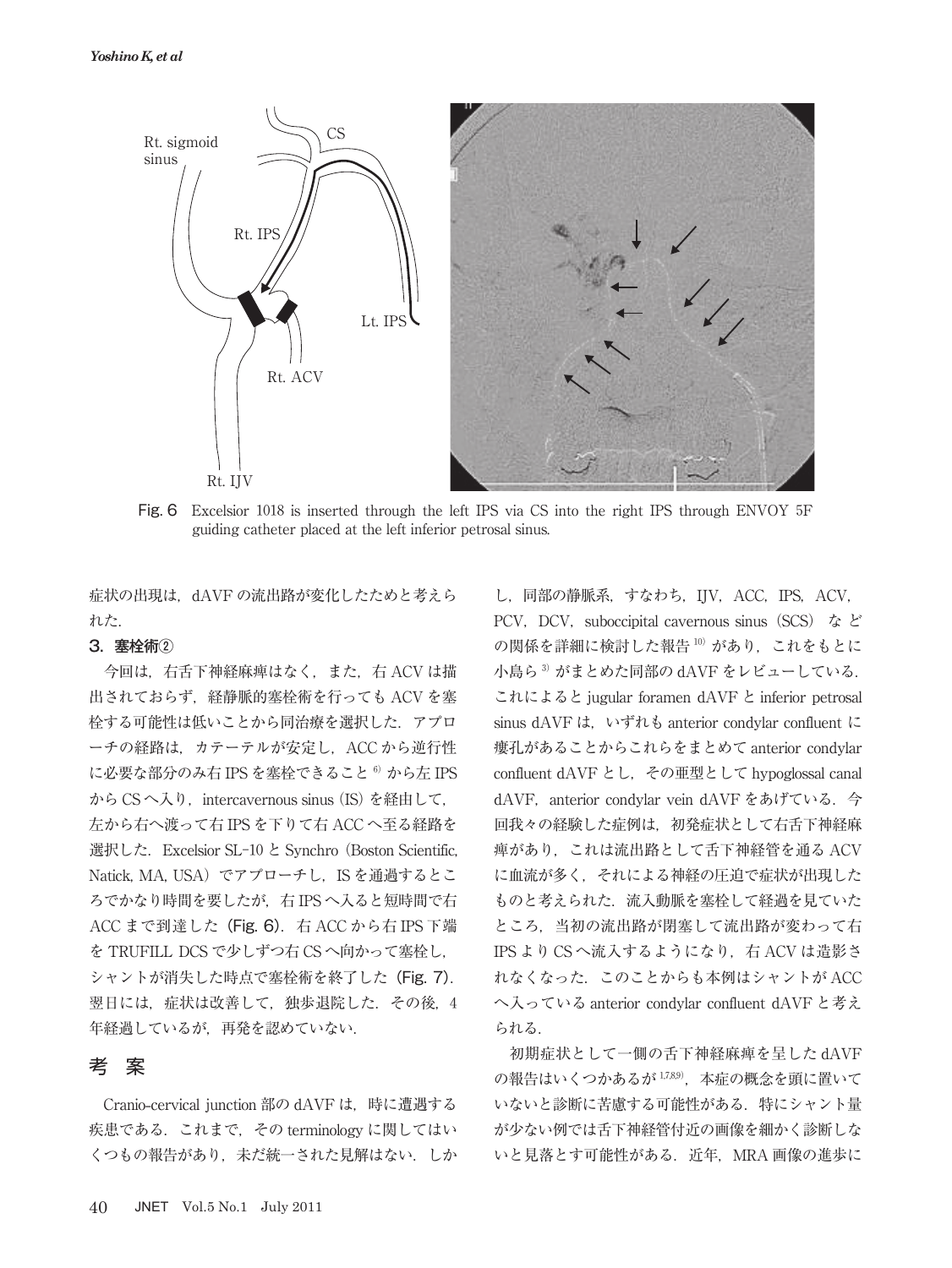

Fig. 7 The right carotid artery angiogram shows complete obliteration of the dural AVF. A, B: the antero-posterior view, C, D: the lateral view

より血管撮影を行わずに血管の異常の有無を診断するこ とも多くなっているが,本疾患の鑑別には特に慎重な画 像診断が必要である. また, Kiyosue ら<sup>2)</sup>が報告してい るように MRI T2 画像で舌下神経管に一致する flow void があるかどうかも重要な所見である. 本例は、初回 治療から1年後に耳鳴の再発および一側の眼症状を呈し たが、初回治療時の情報なしに眼症状から短絡的に海綿 静脈洞部 dAVF を考えると塞栓すべき部位を誤ってし まう可能性がある. Liu ら<sup>5)</sup> も, marginal sinus 付近の dAVF で海綿静脈洞部 dAVF 様の CCF のような眼症状 を呈した症例を報告しており,注意を要する.

本症例では,初回の治療の際に,経静脈的塞栓術と経 動脈的塞栓術のいずれを行うかが議論となりうる.一回 の塞栓術で完治を目指す場合,経静脈的に ACC を塞栓 する方法が選択される.しかし,本例では舌下神経麻痺 がすでに存在しており,また塞栓により舌下神経麻痺が 残存する可能性があった<sup>4)</sup>. そこで、初回治療では経動 脈的塞栓術を行い,血流を落とすことで症状の改善を図